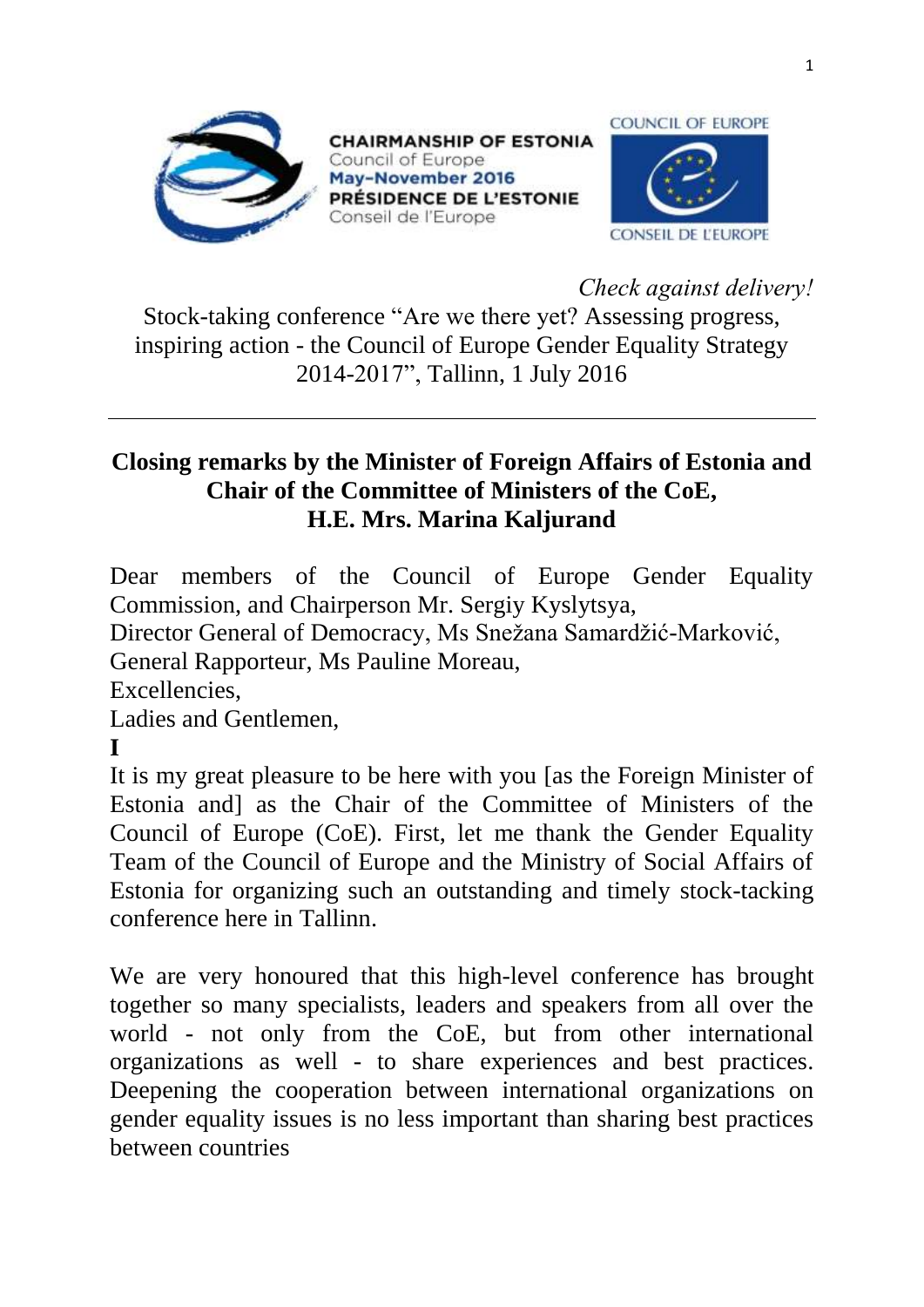Gender mainstreaming at the international level supports similar efforts at the national level. It is indispensable to bring together both national and international actors at all levels of policy making. However, the responsibility for transforming words into actions lies first and foremost with states. As we are all aware**,** no country in the world has achieved full gender equality – it remains a challenge for us all.

Estonia recently started its second [Chairmanship](http://www.coe.int/en/web/chairmanship) of the [Committee of](http://www.coe.int/en/web/cm)  [Ministers](http://www.coe.int/en/web/cm) and one of our main priorities is gender equality. By the end of our Chairmanship, I would very much like to see: firstly, a stronger impetus for closer co-operation among international organisations in implementing gender mainstreaming Secondly, a wider role for the new media in advancing gender equality. And thirdly, the discussions held yesterday and today providing a substantial input to the next Strategy of Gender Equality.

Ladies and Gentlemen,

Fundamental change cannot be achieved overnight. Eliminating stereotypes is a long and hard process. Yesterday, the Director General of Democracy reminded us that we have been working on this issue for a shocking 70 years. I dare to hope that we will not do so for 70 years more. I believe that we are witnessing a quickening pace.

Since its establishment 65 years ago, more than 200 international conventions and agreements have been concluded in the Council of Europe. They have formed a solid basis for international co-operation, establishing common European standards and harmonising legislation on our continent. These treaties cover a wide range of subjects such as human rights, culture, education, the media, public health, social security, law and judicial cooperation. They address traditional themes of international co-operation from extradition to the recognition of diplomas) as well as new challenges posed by scientific and technological development (for example, data protection, cybercrime, genetic engineering and bioethics). In many fields, they have not only set standards for Europe, but have also created enforceable rights for all citizens living on this continent.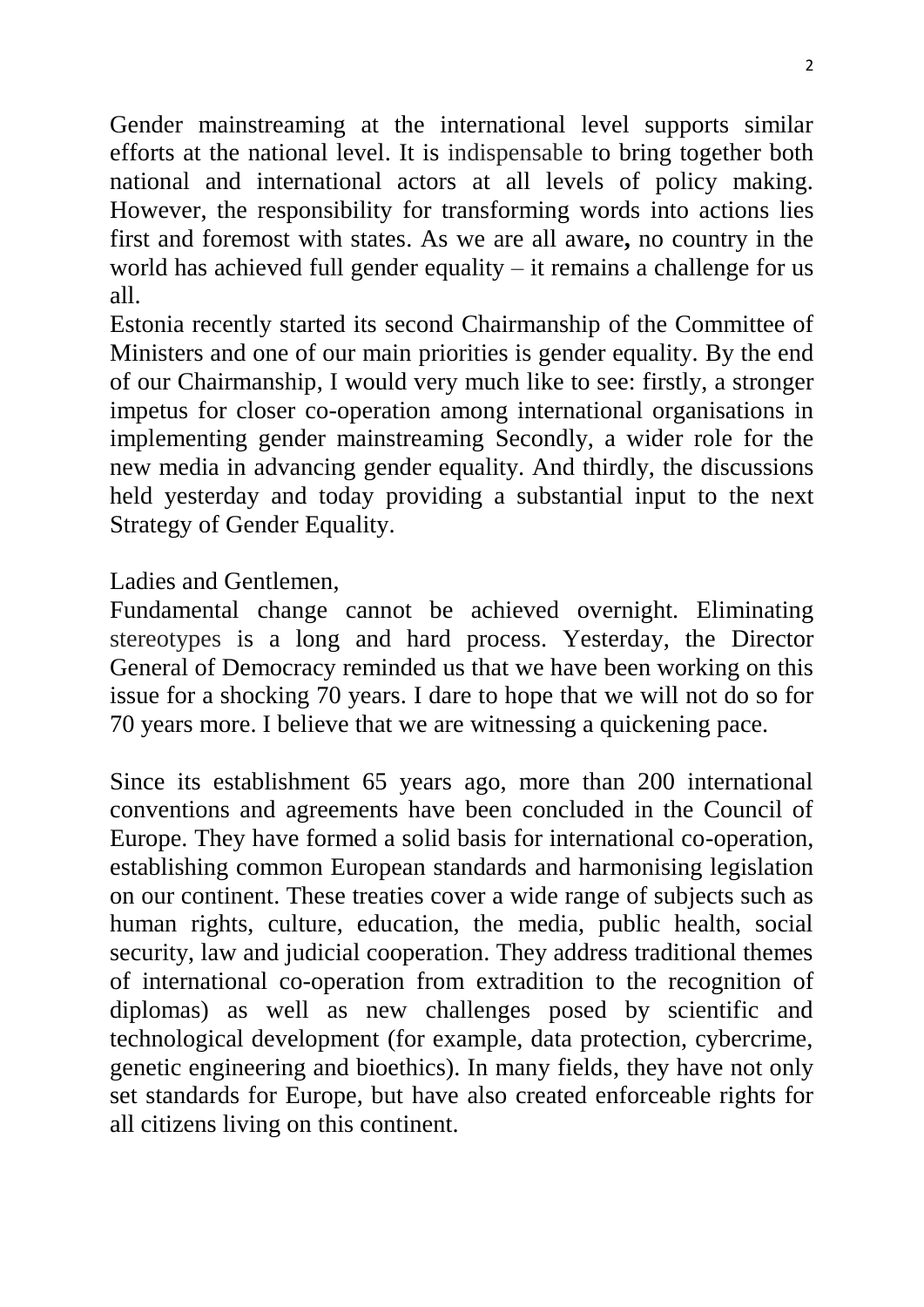In the most recently adopted conventions, there is a rather interesting common denominator. The Istanbul convention, also discussed at this conference, confronts violence against women.

Next Sunday, in France, a brand new convention will be opened for signatures. This, the European Convention on security and safety in sports, targets the mass hooliganism that has become an unfortunate part of certain sports events.

Last autumn in Riga we signed the additional protocol to the Convention on the Prevention of Terrorism, dealing with the phenomenon of "foreign terrorist fighters". These conventions all contain the idea that destructive human behaviour - predominantly enacted by one gender - demands international cooperation. To adequately address this violence, we have first to acknowledge the prevailing cultural phenomenon that views violence as an inherent part of masculinity.

Ladies and Gentlemen,

In every direction we look, in Europe or globally, we see multiple crises running simultaneously. We are made to believe that war, mistrust and the infliction of misery are an essential part of human nature. This is surely not the case. Achieving gender equality in every field of life, in every corner of the world – the subject we are about to explore - is one possible remedy for this perception.

Our planet has been in the hands of men for too long. In terms of equality, Europe may be more fortunate than other parts of world. Yet across Council of Europe countries, on average only a quarter (26%) of parliament members are women while even fewer (23%) are part of governments. This cannot be considered normal. We have gathered here to make changes.

We are still at the beginning and the challenges we face are huge. We have been discussing the potential of new media as an empowering tool. But paradoxically, it has become at the same time a channel for the most toxic sexist hate speech that history has seen and a platform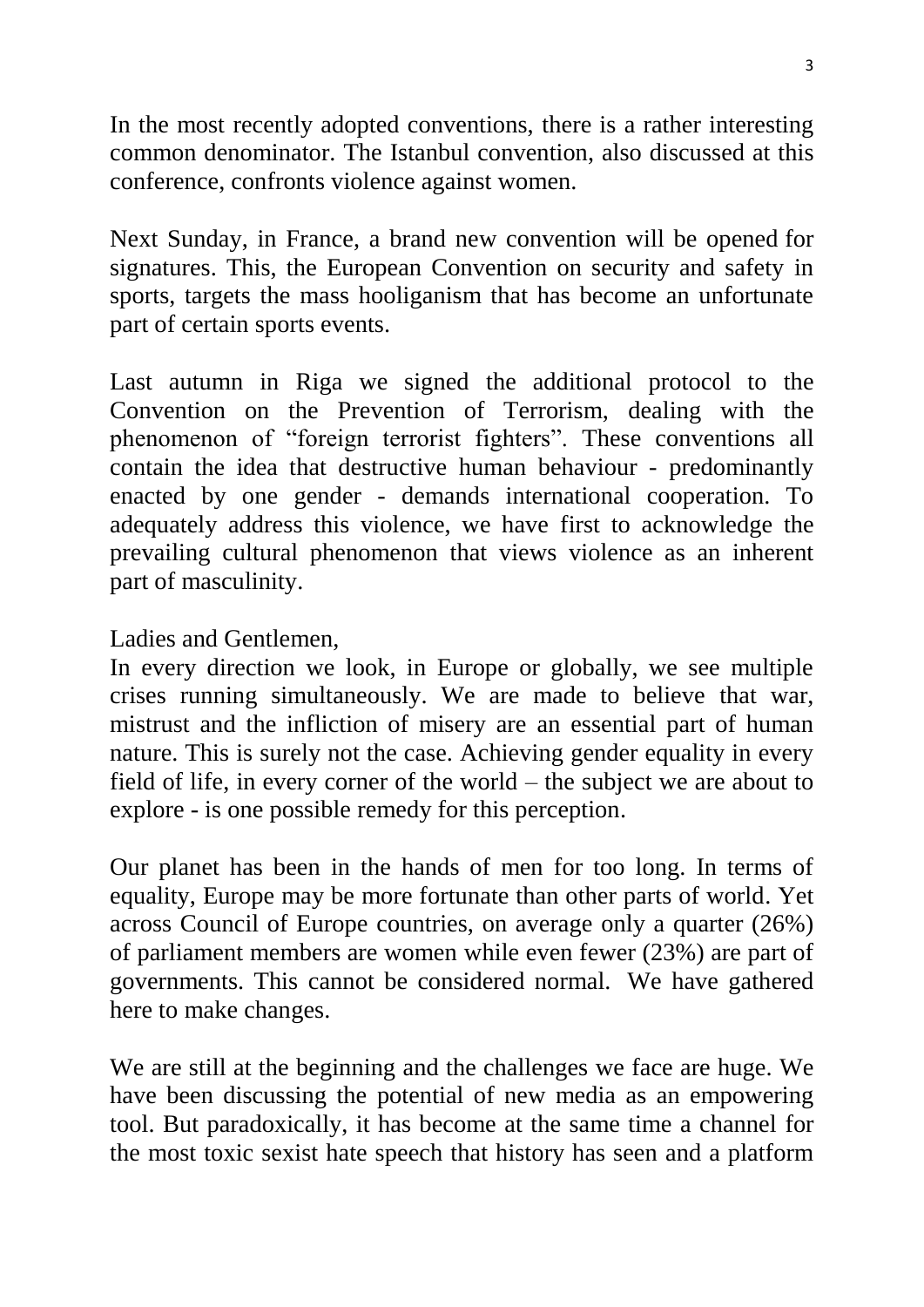for promoting conservative, patriarchal agendas laced with misogyny, homo- and transphobia.

Yet the spirit of our conference has been strong and optimistic. To quote Margaret Thatcher: "In politics, if you want anything said, ask a man. If you want anything done, ask a woman." We carried out a stock-take of the work in progress, delving deep into the transboundary legal aspects of hate speech in cyberspace. We concluded that the Istanbul convention is a relevant tool for this phenomenon, too. We discussed the nature and meaning of gender mainstreaming. We made new plans for the next gender equality strategy. Although we have a long way to go, our discussions during the last two days have strengthened our resolve and solidarity.

## II

Estonia is committed to promoting gender equality on the national as well as on the global level.

As our Prime Minister informed us here yesterday, the Estonian government has adopted the first governmental-level development and action plan to also include a strategic view on gender equality policy.

We also plan measures to reduce the gender pay gap, to guarantee efficient legal protection against gender-based discrimination and to support institutional capacity to promote gender equality. We plan to ratify the Istanbul convention next year.

The empowerment of women and their equal rights is also one of our development cooperation priorities, with emphasis on access to quality education. Estonia is determined to spread knowledge about the possibilities that ICT brings to the education and empowerment of women. Let me give you just a few examples: 1) Estonia has supported projects to improve the quality of medical and IT education in the Herat, Faryab, Nangarthar and Balkh provinces of Afghanistan, where local women received a thorough six-month IT training fitted to the needs of local entrepreneurs. As a result, the employment rate and subsistence of women in these regions has improved.